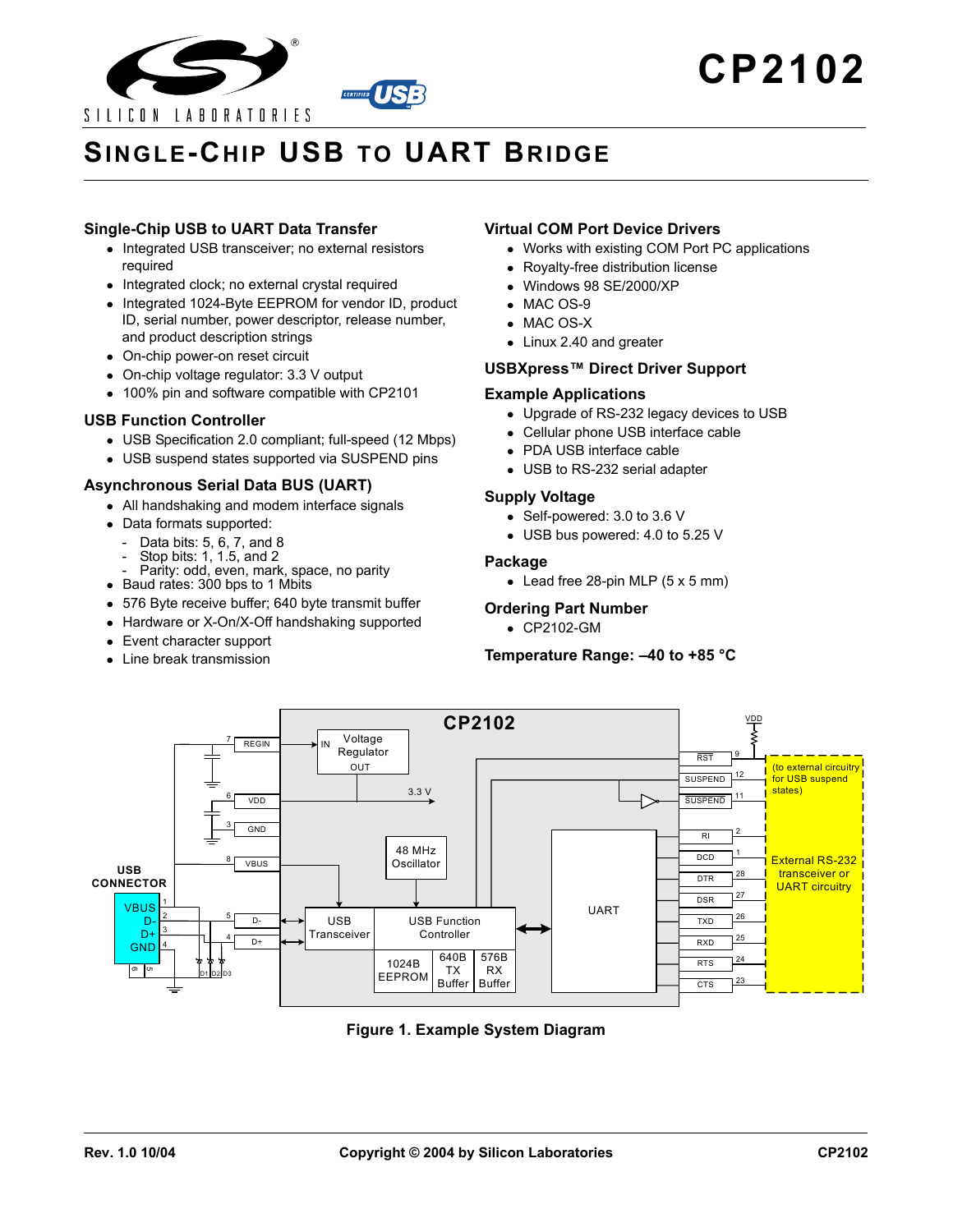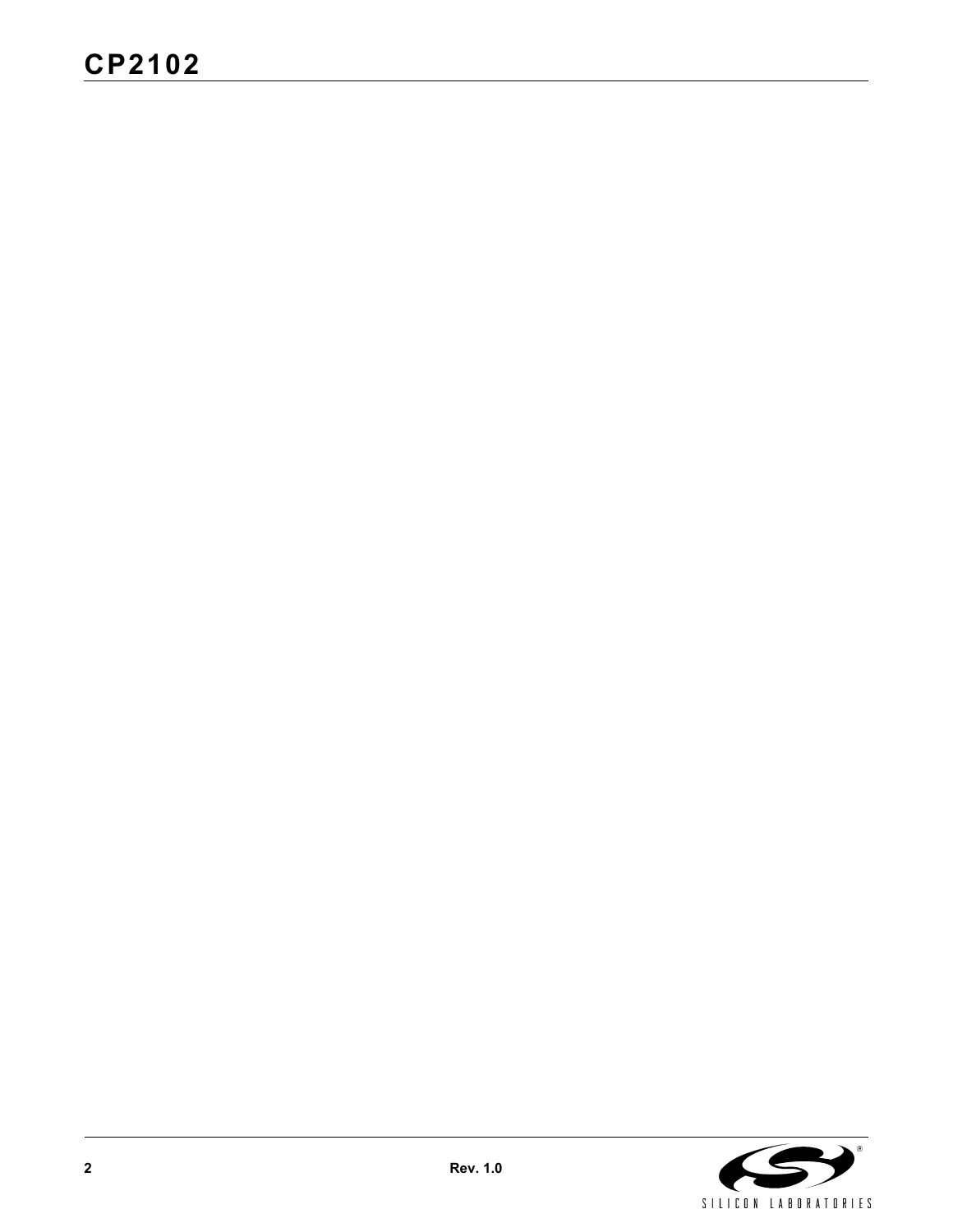# **TABLE OF CONTENTS**

# **Section Page**

| 6. Asynchronous Serial Data Bus (UART) Interface 12 |  |
|-----------------------------------------------------|--|
|                                                     |  |
|                                                     |  |
|                                                     |  |
|                                                     |  |
|                                                     |  |

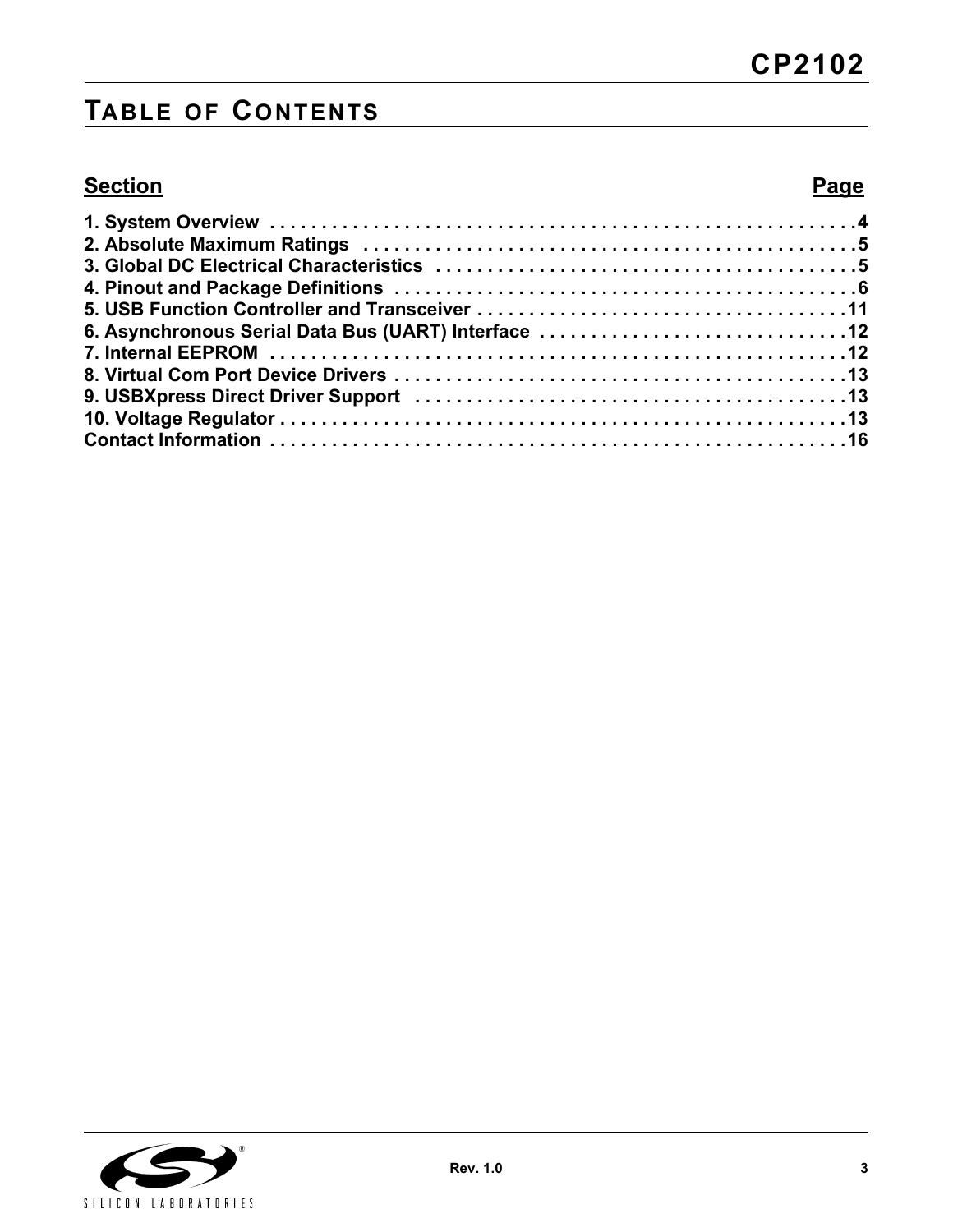# <span id="page-3-0"></span>**1. System Overview**

The CP2102 is a highly-integrated USB-to-UART Bridge Controller providing a simple solution for updating RS-232 designs to USB using a minimum of components and PCB space. The CP2102 includes a USB 2.0 full-speed function controller, USB transceiver, oscillator, EEPROM, and asynchronous serial data bus (UART) with full modem control signals in a compact 5 x 5 mm MLP-28 package. No other external USB components are required.

The on-chip EEPROM may be used to customize the USB Vendor ID, Product ID, Product Description String, Power Descriptor, Device Release Number, and Device Serial Number as desired for OEM applications. The EEPROM is programmed on-board via the USB allowing the programming step to be easily integrated into the product manufacturing and testing process.

Royalty-free Virtual COM Port (VCP) device drivers provided by Silicon Laboratories allow a CP2102-based product to appear as a COM port to PC applications. The CP2102 UART interface implements all RS-232 signals, including control and handshaking signals, so existing system firmware does not need to be modified. In many existing RS-232 designs, all that is required to update the design from RS-232 to USB is to replace the RS-232 level-translator with the CP2102.

An evaluation kit for the CP2102 (Part Number: CP2102EK) is available. It includes a CP2102-based USB-to-UART/RS-232 evaluation board, a complete set of VCP device drivers, USB and RS-232 cables, and full documentation. Contact a Silicon Labs' sales representatives or go to www.silabs.com to order the CP2102 Evaluation Kit.

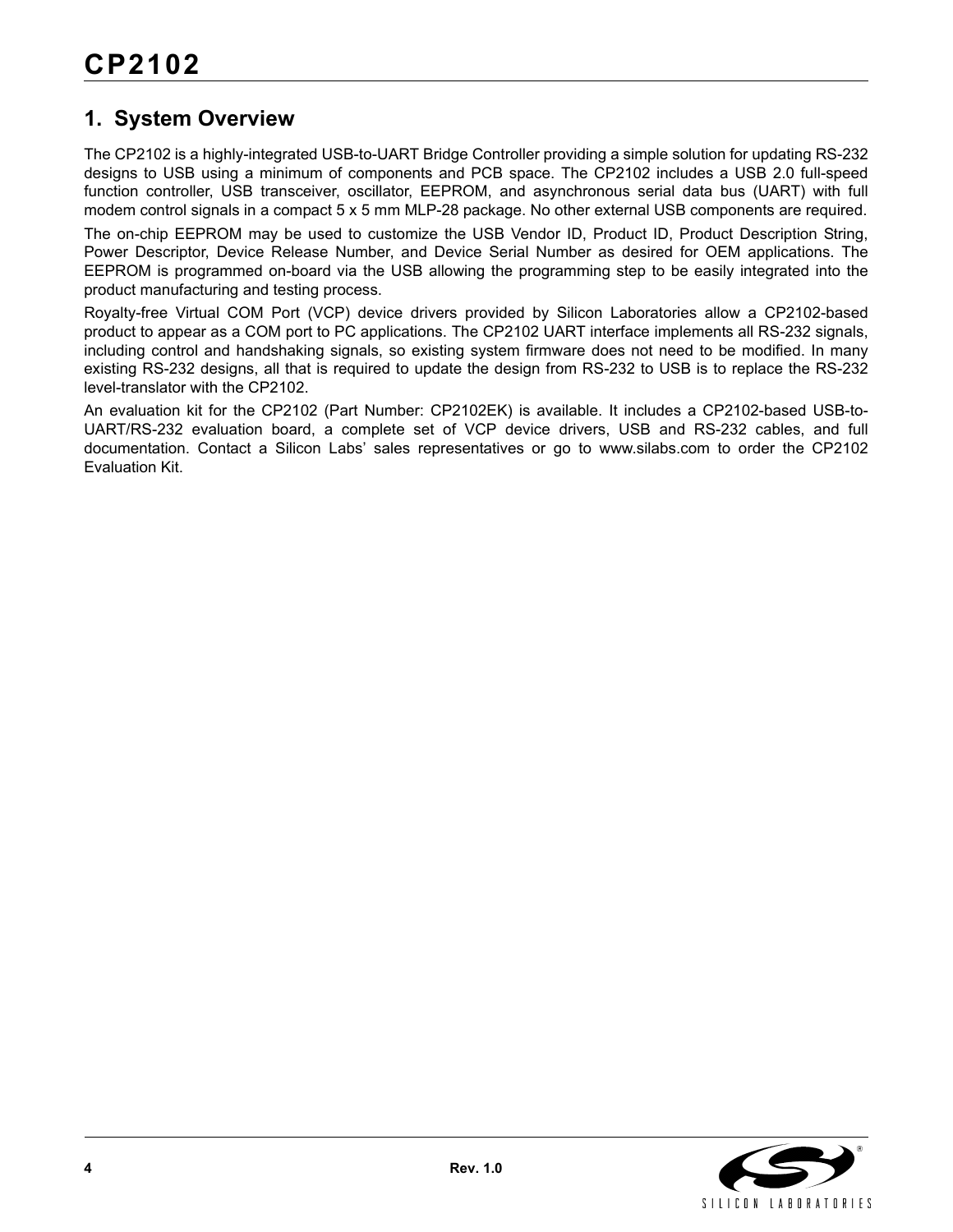# <span id="page-4-0"></span>**2. Absolute Maximum Ratings**

## **Table 1. Absolute Maximum Ratings**

| <b>Parameter</b>                                                                                                                                                                                                                                                                                                                                 | <b>Conditions</b> | Min    | <b>Typ</b> | Max | <b>Units</b> |  |
|--------------------------------------------------------------------------------------------------------------------------------------------------------------------------------------------------------------------------------------------------------------------------------------------------------------------------------------------------|-------------------|--------|------------|-----|--------------|--|
| Ambient temperature under bias                                                                                                                                                                                                                                                                                                                   |                   | $-55$  |            | 125 | °C           |  |
| Storage Temperature                                                                                                                                                                                                                                                                                                                              |                   | $-65$  |            | 150 | $^{\circ}C$  |  |
| Voltage on any I/O Pin or RST with respect to GND                                                                                                                                                                                                                                                                                                |                   | $-0.3$ |            | 5.8 |              |  |
| Voltage on V <sub>DD</sub> with respect to GND                                                                                                                                                                                                                                                                                                   |                   | $-0.3$ |            | 4.2 |              |  |
| Maximum Total current through V <sub>DD</sub> and GND                                                                                                                                                                                                                                                                                            |                   |        |            | 500 | mA           |  |
| Maximum output current sunk by RST or any I/O pin                                                                                                                                                                                                                                                                                                |                   |        |            | 100 | mA           |  |
| Note: Stresses above those listed may cause permanent damage to the device. This is a stress rating only, and functional<br>operation of the devices at or exceeding the conditions in the operation listings of this specification is not implied.<br>Exposure to maximum rating conditions for extended periods may affect device reliability. |                   |        |            |     |              |  |

# <span id="page-4-1"></span>**3. Global DC Electrical Characteristics**

## **Table 2. Global DC Electrical Characteristics**

 $V_{DD}$  = 2.7 to 3.6 V, –40 to +85 °C unless otherwise specified.

| <b>Parameter</b>                      | <b>Conditions</b> | Min   | Typ | Max | Units       |
|---------------------------------------|-------------------|-------|-----|-----|-------------|
| <b>Supply Voltage</b>                 |                   | 3.0   | 3.3 | 3.6 |             |
| <b>Supply Current</b>                 | $V_{DD}$ = 3.3 V  |       | 26  |     | mA          |
| Supply Current in Suspend             | $V_{DD}$ = 3.3 V  |       | 330 |     | μA          |
| Specified Operating Temperature Range |                   | $-40$ |     | +85 | $^{\circ}C$ |

## **Table 3. UART and Suspend I/O DC Electrical Characteristics**

 $V_{DD}$  = 2.7 to 3.6 V, –40 to +85 °C unless otherwise specified.

| <b>Parameters</b>     | <b>Conditions</b>                                             | Min                        | <b>Typ</b>  | <b>Max</b> | <b>UNITS</b> |
|-----------------------|---------------------------------------------------------------|----------------------------|-------------|------------|--------------|
| Output High Voltage   | $I_{OH} = -3$ mA<br>$I_{OH} = -10 \mu A$<br>$I_{OH} = -10$ mA | $VDD - 0.7$<br>$VDD - 0.1$ | $VDD - 0.8$ |            | V            |
| Output Low Voltage    | $I_{OL}$ = 8.5 mA<br>$I_{OL}$ = 10 µA<br>$I_{OL}$ = 25 mA     |                            | 1.0         | 0.6<br>0.1 | V            |
| Input High Voltage    |                                                               | 2.0                        |             |            |              |
| Input Low Voltage     |                                                               |                            |             | 0.8        | V            |
| Input Leakage Current |                                                               |                            | 25          | 50         | μA           |

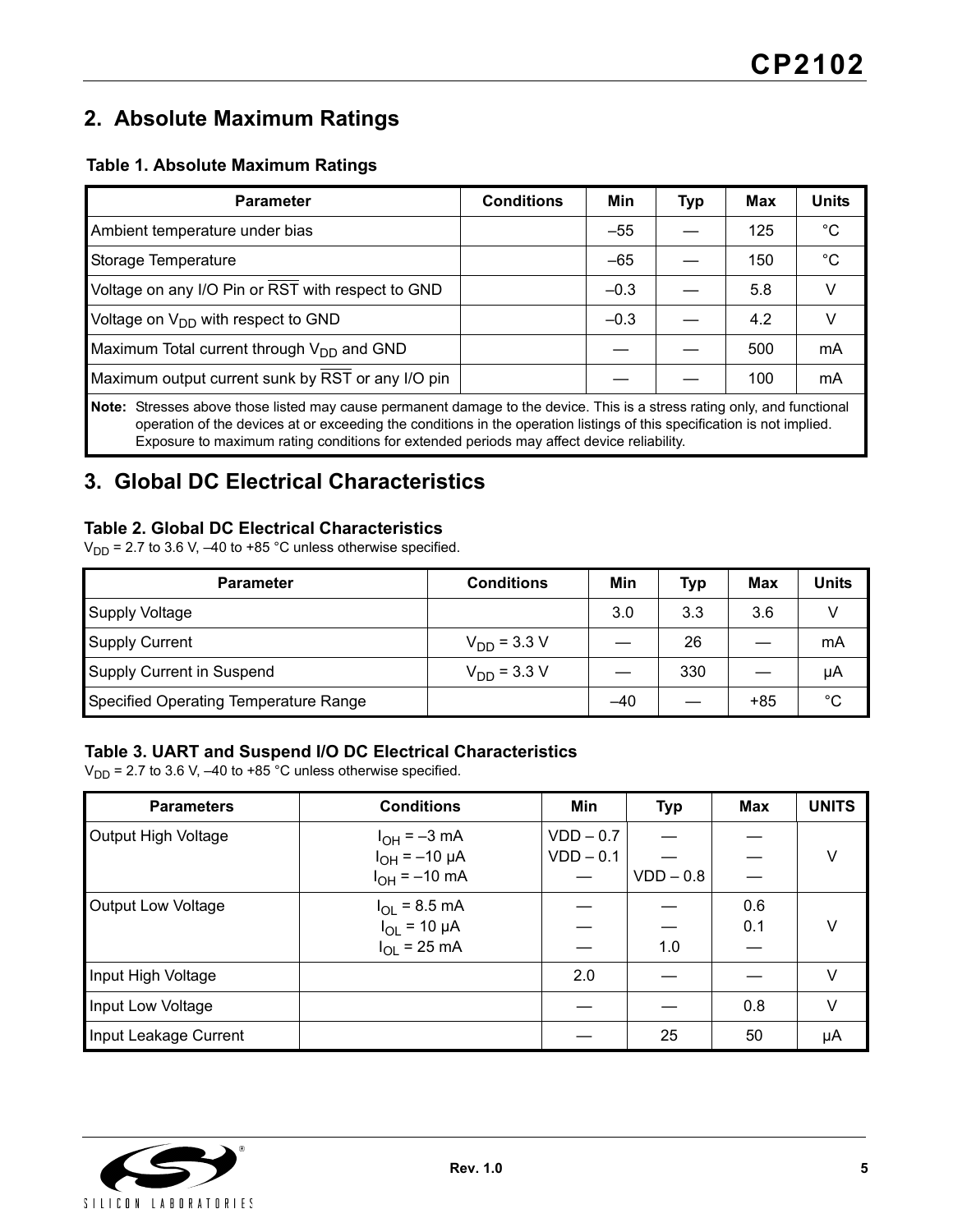# <span id="page-5-0"></span>**4. Pinout and Package Definitions**

| <b>Name</b>                                        | Pin#           | <b>Type</b> | <b>Description</b>                                                                                                                                                           |  |
|----------------------------------------------------|----------------|-------------|------------------------------------------------------------------------------------------------------------------------------------------------------------------------------|--|
| V <sub>DD</sub>                                    | $6\phantom{1}$ | Power In    | 3.0-3.6 V Power Supply Voltage Input.                                                                                                                                        |  |
|                                                    |                | Power Out   | 3.3 V Voltage Regulator Output. See <pdf link="">Section 10.</pdf>                                                                                                           |  |
| <b>GND</b>                                         | 3              |             | Ground                                                                                                                                                                       |  |
| <b>RST</b>                                         | 9              | D I/O       | Device Reset. Open-drain output of internal POR or V <sub>DD</sub> monitor.<br>An external source can initiate a system reset by driving this pin low<br>for at least 15 µs. |  |
| <b>REGIN</b>                                       | $\overline{7}$ | Power In    | 5 V Regulator Input. This pin is the input to the on-chip voltage reg-<br>ulator.                                                                                            |  |
| <b>VBUS</b>                                        | 8              | D In        | VBUS Sense Input. This pin should be connected to the VBUS sig-<br>nal of a USB network. A 5 V signal on this pin indicates a USB net-<br>work connection.                   |  |
| D+                                                 | 4              | D I/O       | USB D+                                                                                                                                                                       |  |
| $D-$                                               | 5              | D I/O       | USB <sub>D</sub>                                                                                                                                                             |  |
| TXD                                                | 26             | D Out       | Asynchronous data output (UART Transmit)                                                                                                                                     |  |
| <b>RXD</b>                                         | 25             | D In        | Asynchronous data input (UART Receive)                                                                                                                                       |  |
| <b>CTS</b>                                         | $23*$          | D In        | Clear To Send control input (active low)                                                                                                                                     |  |
| <b>RTS</b>                                         | $24*$          | D Out       | Ready to Send control output (active low)                                                                                                                                    |  |
| <b>DSR</b>                                         | $27*$          | D in        | Data Set Ready control input (active low)                                                                                                                                    |  |
| DTR.                                               | 28*            | D Out       | Data Terminal Ready control output (active low)                                                                                                                              |  |
| <b>DCD</b>                                         | $1^*$          | D In        | Data Carrier Detect control input (active low)                                                                                                                               |  |
| R <sub>l</sub>                                     | $2^*$          | D In        | Ring Indicator control input (active low)                                                                                                                                    |  |
| <b>SUSPEND</b>                                     | $12*$          | D Out       | This pin is driven high when the CP2102 enters the USB suspend<br>state.                                                                                                     |  |
| <b>SUSPEND</b>                                     | $11*$          | D Out       | This pin is driven low when the CP2102 enters the USB suspend<br>state.                                                                                                      |  |
| <b>NC</b>                                          | $10, 13 - 22$  |             | These pins should be left unconnected or tied to $V_{DD}$ .                                                                                                                  |  |
| *Note: Pins can be left unconnected when not used. |                |             |                                                                                                                                                                              |  |

## **Table 4. CP2102 Pin Definitions**

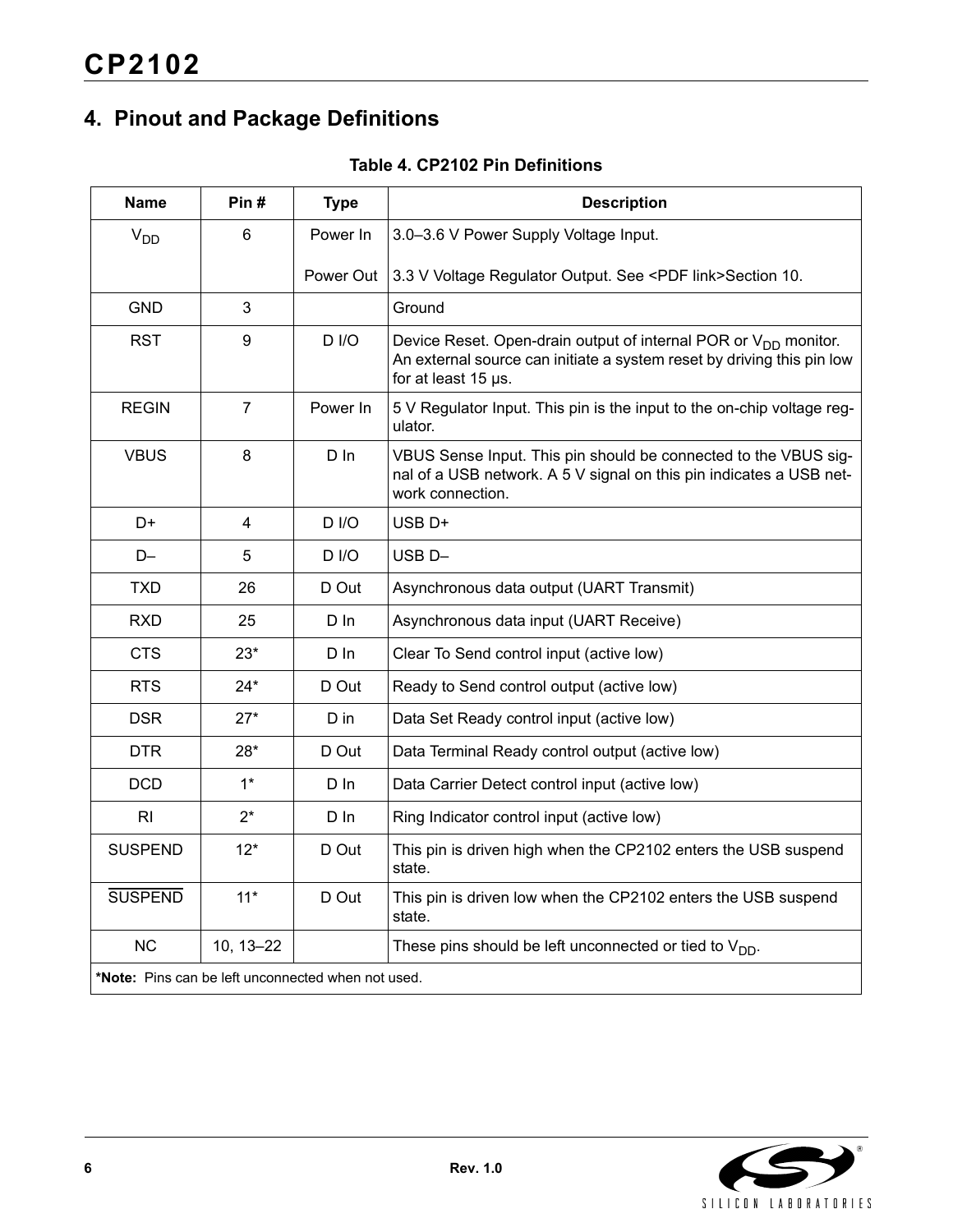

**Figure 2. MLP-28 Pinout Diagram (Top View)**

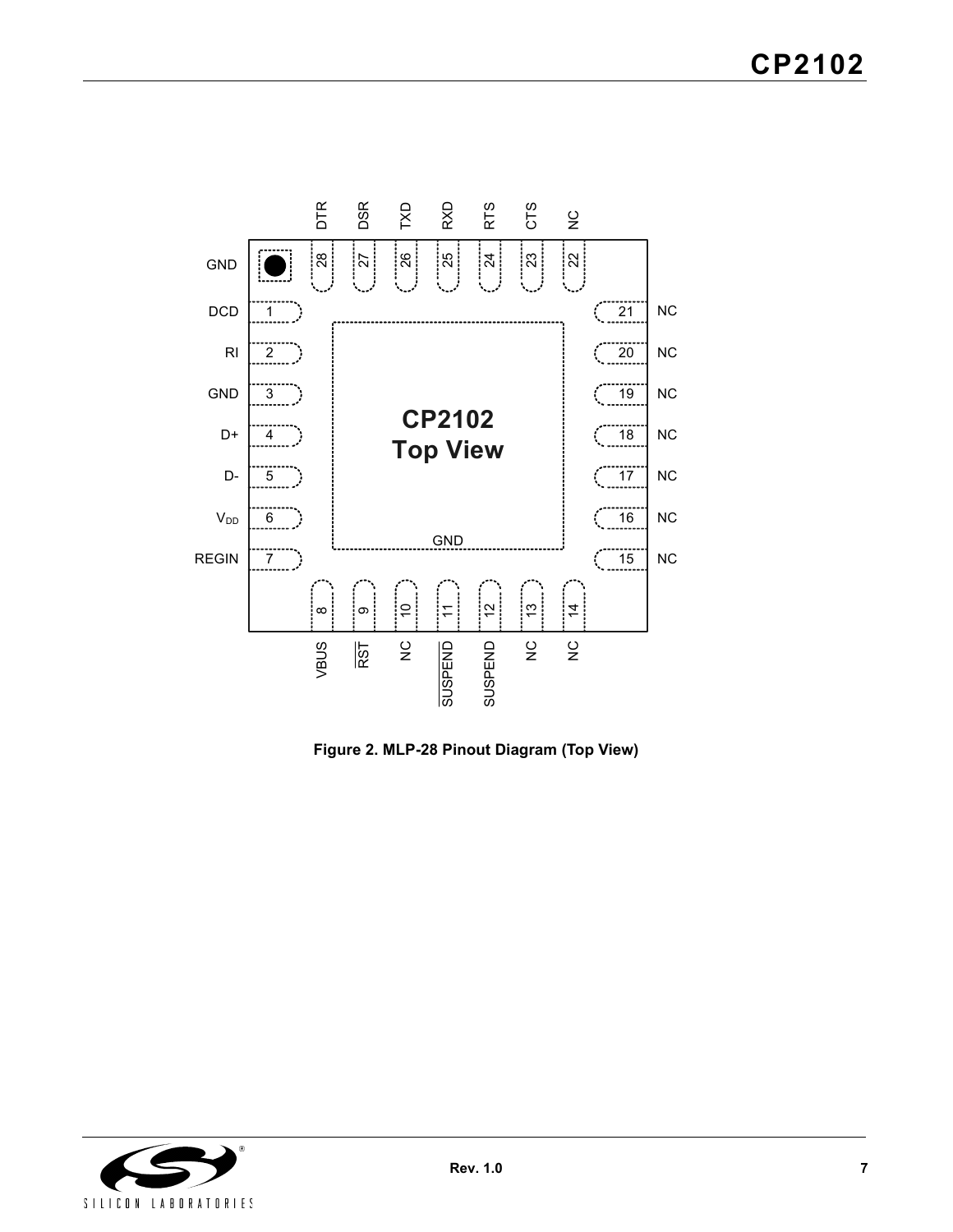

**Figure 3. MLP-28 Package Drawing**

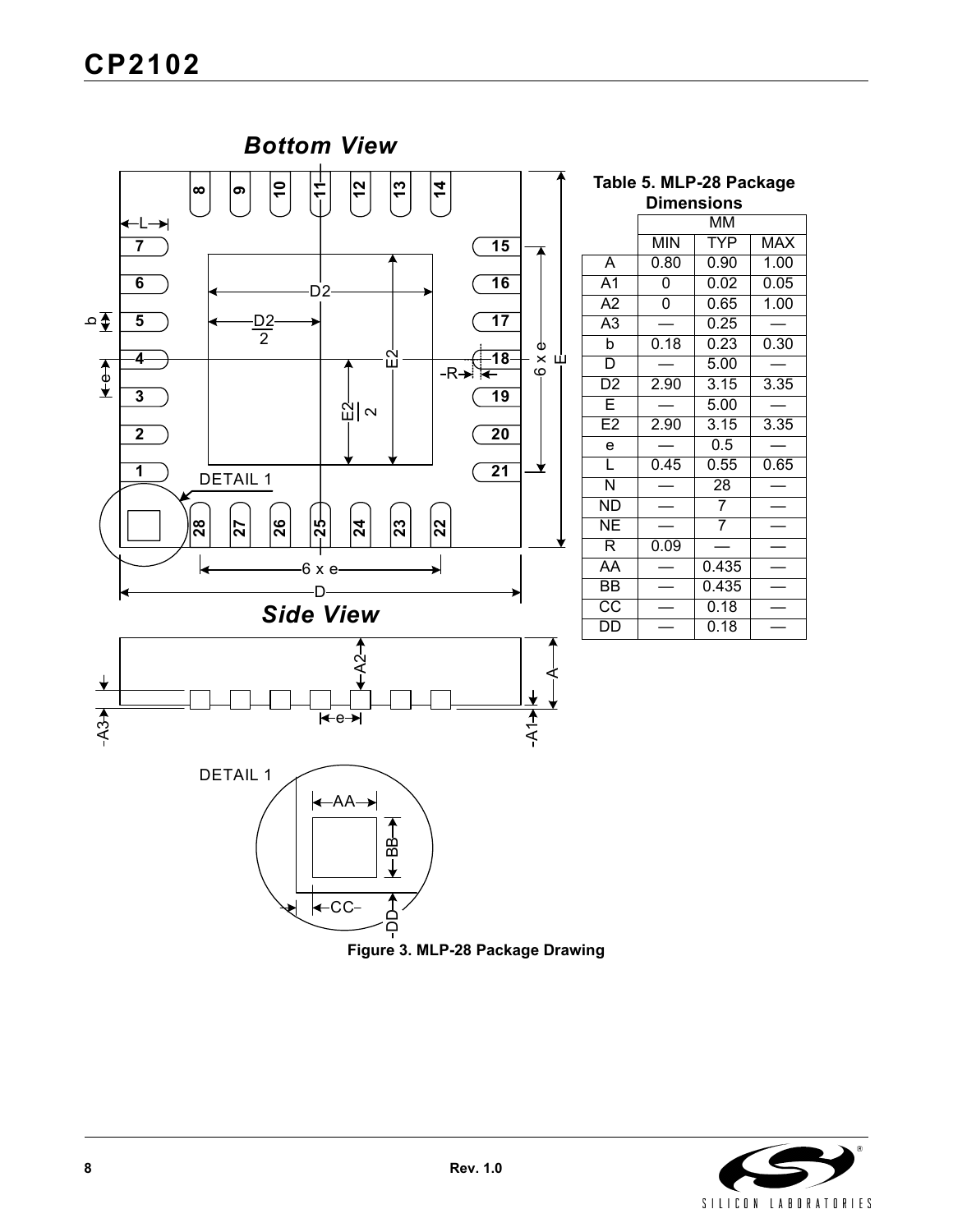0.50 mm  $\begin{bmatrix} 0.20 \text{ mm} \\ 0.20 \text{ mm} \end{bmatrix}$ 0.30 mm 0.85 mm 0.20 mm  $\downarrow$ 0.50 mm 0.10 mm 0.50 mm0.35 mm  $0.20 \text{ mm}$ b Optional GND Connection  $^{\circ}$ DL E2  $\overline{0.20 \text{ mm}}$ 0.30 mm  $\left|\leftarrowright>$  0.35 mm 0.50 mm  $-0.10$  mm 0.85 mm E

*Top View*

**Figure 4. Typical MLP-28 Landing Diagram**

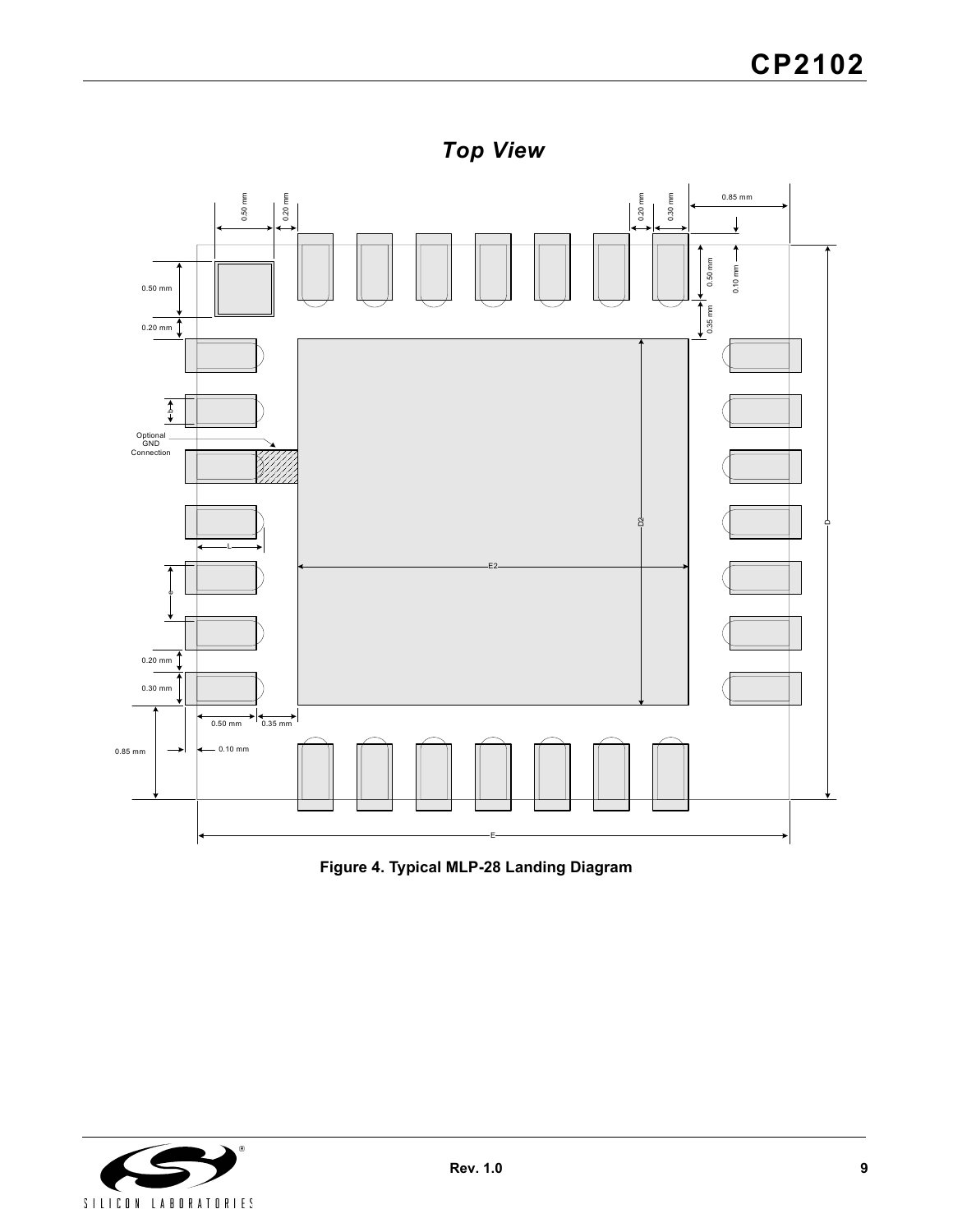

*Top View*

**Figure 5. Typical MLP-28 Solder Paste Diagram**

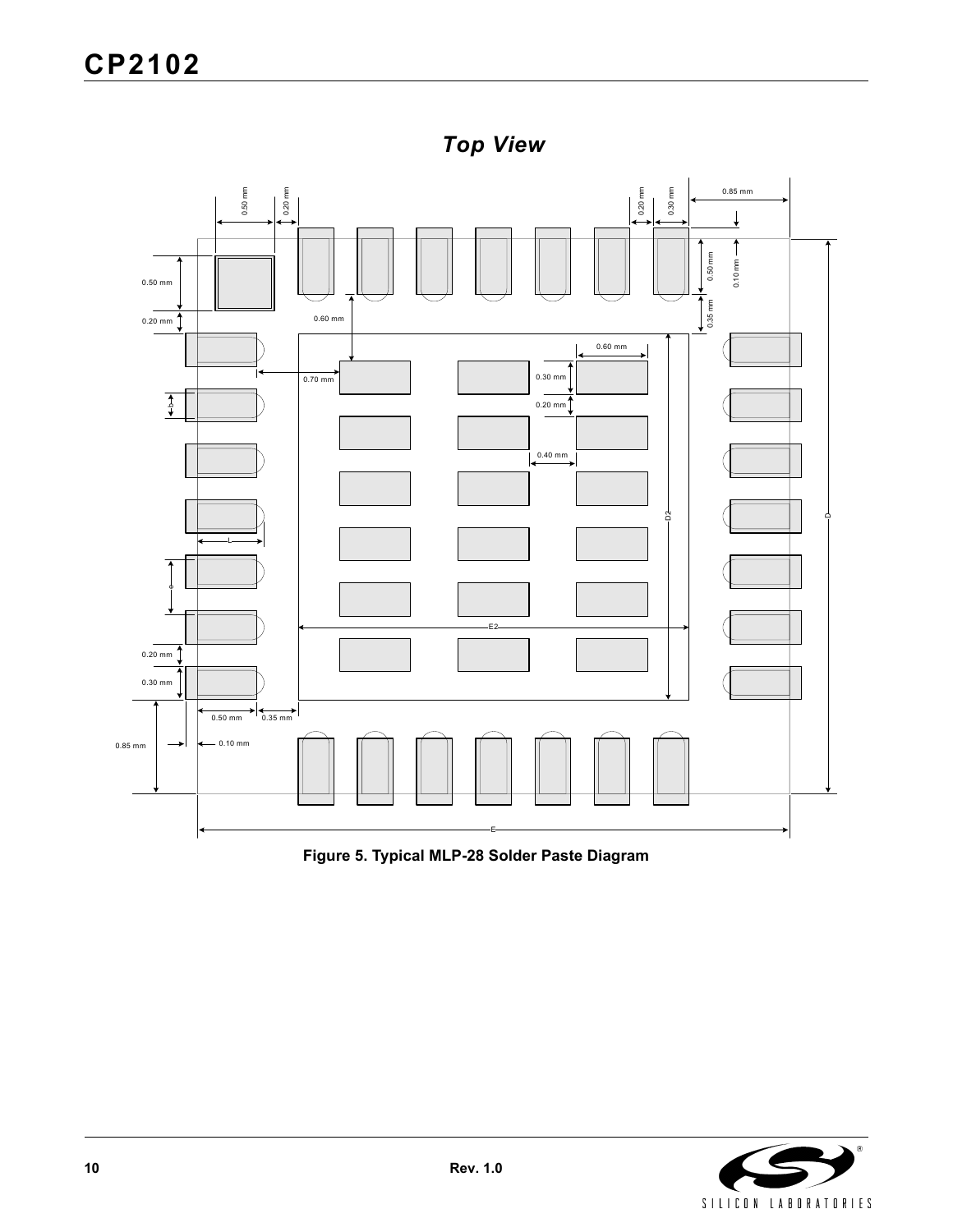## <span id="page-10-0"></span>**5. USB Function Controller and Transceiver**

The Universal Serial Bus function controller in the CP2102 is a USB 2.0 compliant full-speed device with integrated transceiver and on-chip matching and pull-up resistors. The USB function controller manages all data transfers between the USB and the UART as well as command requests generated by the USB host controller and commands for controlling the function of the UART.

The USB Suspend and Resume signals are supported for power management of both the CP2102 device as well as external circuitry. The CP2102 will enter Suspend mode when Suspend signaling is detected on the bus. On entering Suspend mode, the CP2102 asserts the SUSPEND and SUSPEND signals. SUSPEND and SUSPEND are also asserted after a CP2102 reset until device configuration during USB Enumeration is complete.

The CP2102 exits the Suspend mode when any of the following occur: (1) Resume signaling is detected or generated, (2) a USB Reset signal is detected, or (3) a device reset occurs. On exit of Suspend mode, the SUSPEND and SUSPEND signals are de-asserted.

Both SUSPEND and SUSPEND temporarily float high during a CP2102 reset. If this behavior is undesirable, a strong pulldown (10 kΩ) can be used to ensure SUSPEND remains low during reset. See [Figure 6](#page-10-1) for other recommended options.



Option 1: A 4.7 k $\Omega$  pull-up resistor can be added to increase noise immunity.

Option 2: A 4.7 µF tantalum capacitor can be added if powering other devices from the on-chip regulator.

Option 3: Avalanche transient voltage suppression diodes should be added for ESD protection. Use Littlefuse p/n SP0503BAHT or equivalent.

<span id="page-10-1"></span>Option 4: 10 kΩ resistor to ground to hold SUSPEND low on initial power on or device reset.

## **Figure 6. Typical Connection Diagram**

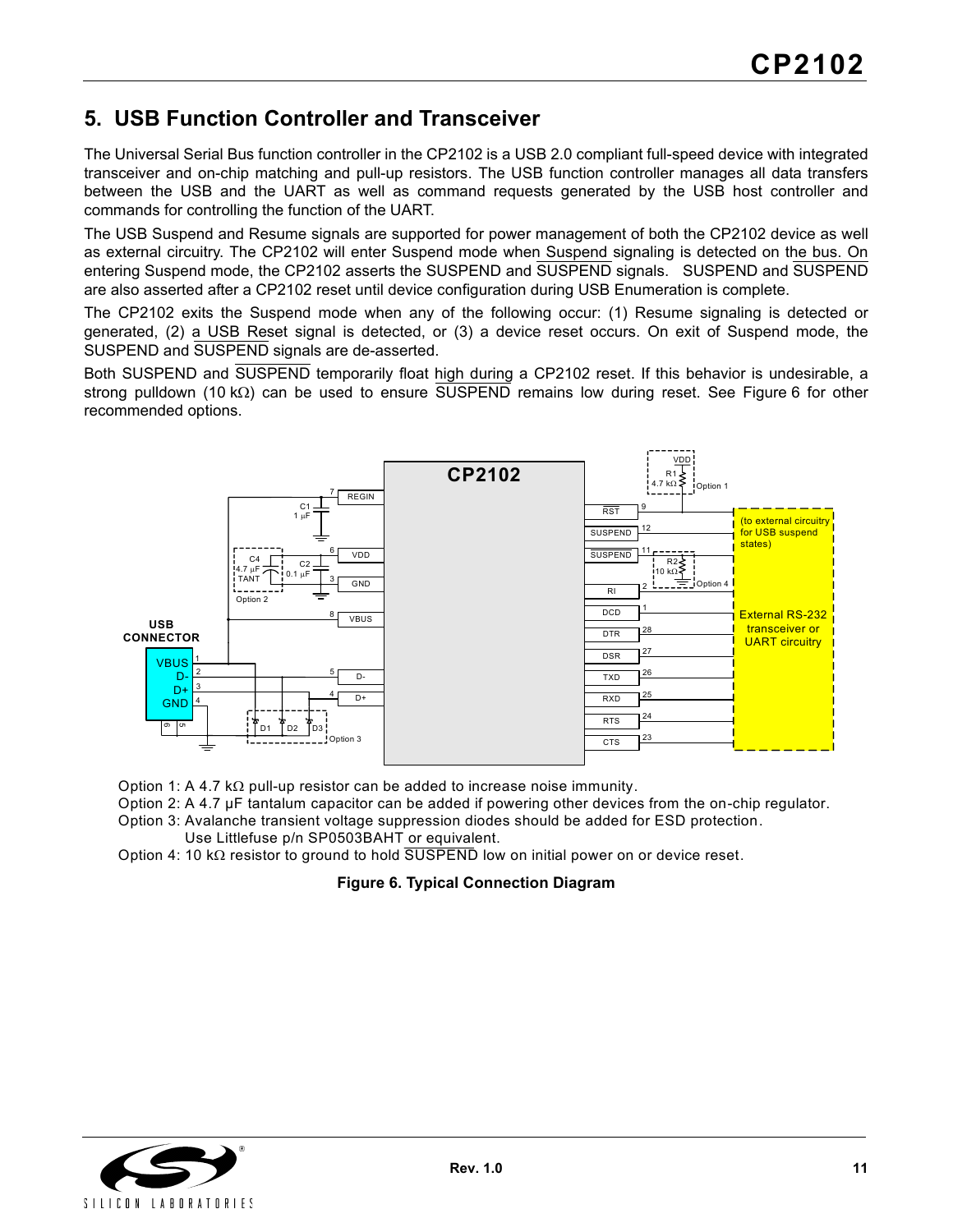# <span id="page-11-0"></span>**6. Asynchronous Serial Data Bus (UART) Interface**

The CP2102 UART interface consists of the TX (transmit) and RX (receive) data signals as well as the RTS, CTS, DSR, DTR, DCD, and RI control signals. The UART supports RTS/CTS, DSR/DTR, and X-On/X-Off handshaking.

<span id="page-11-2"></span>The UART is programmable to support a variety of data formats and baud rates. The data format and baud rate programmed into the UART is set during COM port configuration on the PC. The data formats and baud rates available are listed in [Table 6](#page-11-2).

| Data Bits                                            | 5, 6, 7, and 8                                                                                                                                                                                                     |  |  |  |  |
|------------------------------------------------------|--------------------------------------------------------------------------------------------------------------------------------------------------------------------------------------------------------------------|--|--|--|--|
| Stop Bits                                            | 1, $1.5^1$ , and 2                                                                                                                                                                                                 |  |  |  |  |
| Parity Type                                          | None, Even, Odd, Mark, Space                                                                                                                                                                                       |  |  |  |  |
| Baud Rates <sup>2</sup>                              | 300, 600, 1200, 1800, 2400, 4000, 4800, 7200, 9600, 14400,<br>16000, 19200, 28800, 38400, 51200, 56000, 57600, 64000,<br>76800, 115200, 128000, 153600, 230400, 250000, 256000,<br>460800, 500000, 576000, 9216003 |  |  |  |  |
| Notes:                                               |                                                                                                                                                                                                                    |  |  |  |  |
| 1. 5-bit only.                                       |                                                                                                                                                                                                                    |  |  |  |  |
| 2. Additional baud rates are supported. See "AN205". |                                                                                                                                                                                                                    |  |  |  |  |
| 3. 7 or 8 data bits only.                            |                                                                                                                                                                                                                    |  |  |  |  |

**Table 6. Data Formats and Baud Rates**

# <span id="page-11-1"></span>**7. Internal EEPROM**

The CP2102 includes an internal EEPROM that may be used to customize the USB Vendor ID, Product ID, Product Description String, Power Descriptor, Device Release Number, and Device Serial Number as desired for OEM applications. Customization of the USB configuration data is optional. If the EEPROM is not programmed with OEM data, the default configuration data shown in [Table 7](#page-11-3) is used. However, a unique serial number is required for OEM applications in which it is possible for multiple CP2102-based devices to be connected to the same PC.

The internal EEPROM is programmed via the USB. This allows the OEM's USB configuration data and serial number to be written to the CP2102 on-board during the manufacturing and testing process. A stand-alone utility for programming the internal EEPROM is available from Silicon Laboratories. A library of routines provided in the form of a Windows<sup>®</sup> DLL is also available. This library can be used to integrate the EEPROM programming step into custom software used by the OEM to streamline testing and serial number management during manufacturing. The EEPROM has a typical endurance of 100,000 write cycles with a data retention of 100 years.

<span id="page-11-3"></span>USB descriptors can be locked to prevent future modification.

| <b>Name</b>                       | Value                                                           |
|-----------------------------------|-----------------------------------------------------------------|
| Vendor ID                         | 10C4h                                                           |
| Product ID                        | EA60h                                                           |
| Power Descriptor (Attributes) 80h |                                                                 |
| Power Descriptor (Max.<br>Power)  | 32h                                                             |
| Release Number                    | 0100h                                                           |
| Serial Number                     | 0001 (63 characters maximum)                                    |
| <b>Product Description String</b> | "CP2102 USB to UART Bridge Controller" (126 characters maximum) |

## **Table 7. Default USB Configuration Data**

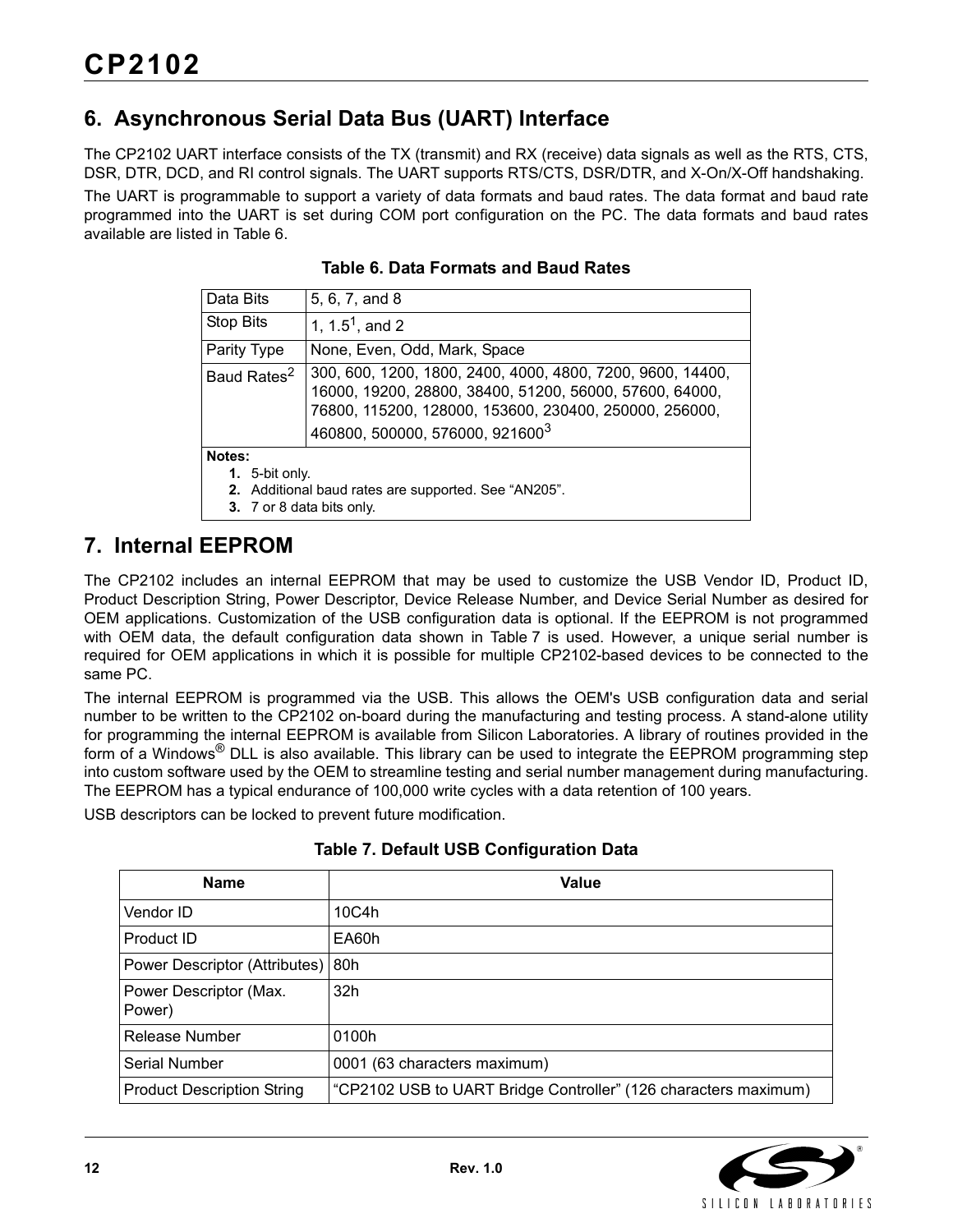# <span id="page-12-0"></span>**8. Virtual Com Port Device Drivers**

The CP210x Virtual COM Port (VCP) device drivers allow a CP2102-based device to appear to the PC's application software as an additional COM port (in addition to any existing hardware COM ports). Application software running on the PC accesses the CP2102-based device as it would access a standard hardware COM port. However, actual data transfer between the PC and the CP2102 device is performed over the USB. Therefore, existing COM port applications may be used to transfer data via the USB to the CP2102-based device without modifying the application. Contact Silicon Laboratories for the latest list of supported operating systems.

**Note:** Silicon Laboratories' VCP device drivers are required for device operation and are only distributed as part of the CP2102 Evaluation Kit (Part Number: CP2102EK). Contact any of Silicon Lab's sales representatives or go to www.silabs.com to order the CP2102 Evaluation Kit. The CP210x drivers and programming utilities are subject to change without notice. Subscription to the website "Auto Email Alert" system for automatic notification of updates and the use of the "Product Update Registration" service is recommended.

## <span id="page-12-1"></span>**9. USBXpress Direct Driver Support**

The Silicon Laboratories USBXpress for CP210x Development Kit provides an alternate solution for interfacing with CP210x devices than using the Virtual COM port. No Serial Port protocol expertise is required. Instead, a simple, high-level application program interface (API) is used to provide simpler CP201x connectivity and functionality.

The USBXpress for CP210x Development Kit includes Windows device drivers, Windows device driver installer and uninstallers, and a host interface function library (host API) provided in the form of a Windows Dynamic Link Library (DLL). The included device drivers and installation files support MS Windows 98SE/2000/XP.

## <span id="page-12-2"></span>**10. Voltage Regulator**

The CP2102 includes an on-chip 5 to 3 V voltage regulator. This allows the CP2102 to be configured as either a USB bus-powered device or a USB self-powered device. These configurations are shown in [Figure 7](#page-13-0) and [Figure 8](#page-13-1). When enabled, the 3 V voltage regulator output appears on the  $V_{DD}$  pin and can be used to power external 3 V devices. See [Table 8](#page-12-3) for the voltage regulator electrical characteristics.

Alternatively, if 3 V power is supplied to the  $V_{DD}$  pin, the CP2102 can function as a USB self-powered device with the voltage regulator disabled. For this configuration, it is recommended that the REGIN input be tied to the 3 V net to disable the voltage regulator. This configuration is shown in [Figure 9](#page-14-0).

The USB max power and power attributes descriptor must match the device power usage and configuration. See application note "AN144: CP210x Customization Guide" for information on how to customize USB descriptors for the CP2102.

**Note:** It is recommended that additional decoupling capacitance (e.g., 0.1 µF in parallel with 1.0 µF) be provided on the REGIN input.

## <span id="page-12-3"></span>**Table 8. Voltage Regulator Electrical Specifications**

–40 to +85 °C unless otherwise specified.

| <b>Parameter</b>                                       | <b>Conditions</b>             | Min | <b>Typ</b> | Max  | Units |
|--------------------------------------------------------|-------------------------------|-----|------------|------|-------|
| Input Voltage Range                                    |                               | 4.0 |            | 5.25 | V     |
| Output Voltage                                         | Output Current = 1 to 100 mA* | 3.0 | 3.3        | 3.6  | V     |
| <b>VBUS Detection Input Threshold</b>                  |                               | 1.0 | 1.8        | 4.0  | V     |
| <b>Bias Current</b>                                    |                               |     | 90         |      | μA    |
| *Note: The maximum regulator supply current is 100 mA. |                               |     |            |      |       |

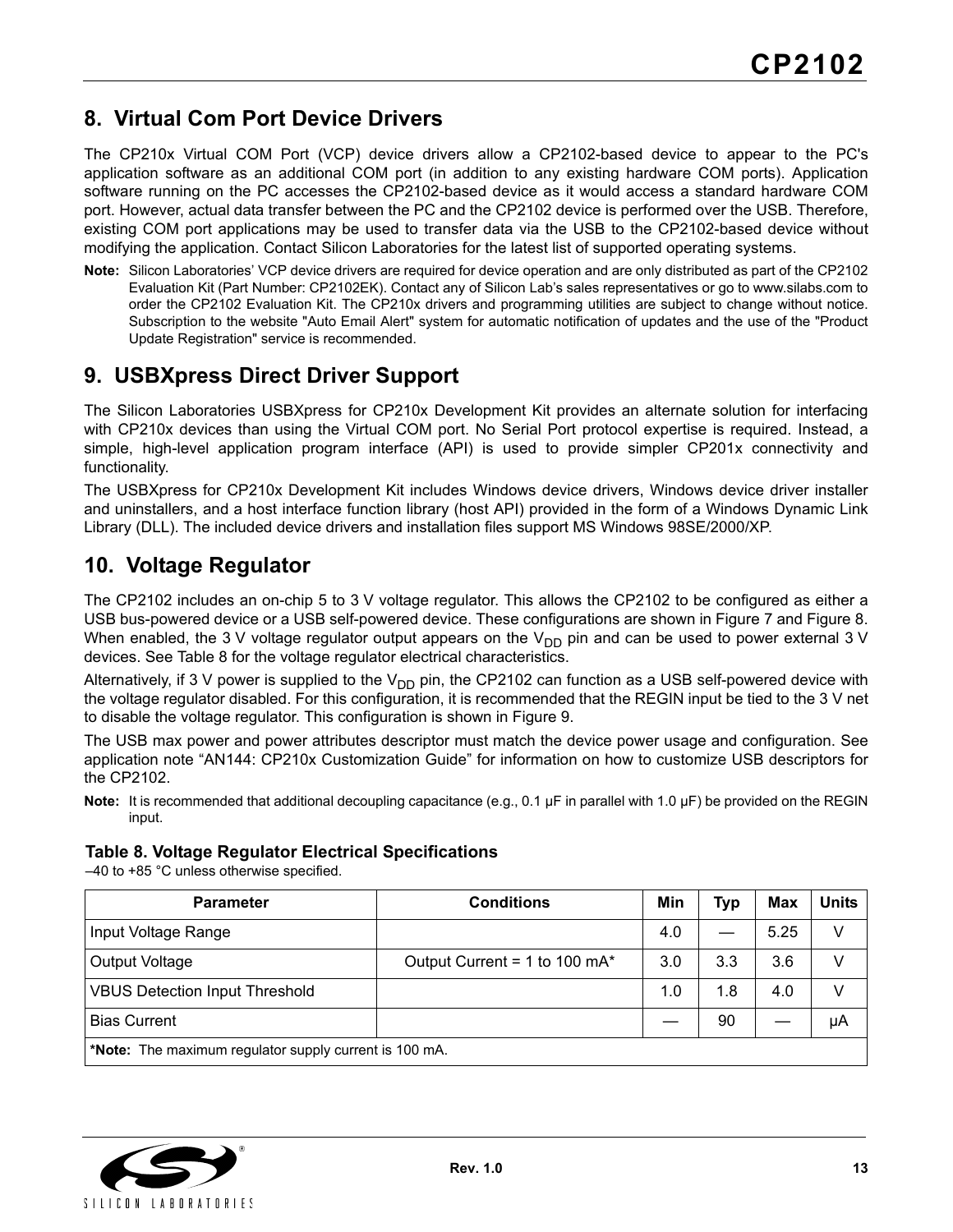



<span id="page-13-0"></span>

<span id="page-13-1"></span>**Figure 8. Configuration 2: USB Self-Powered**

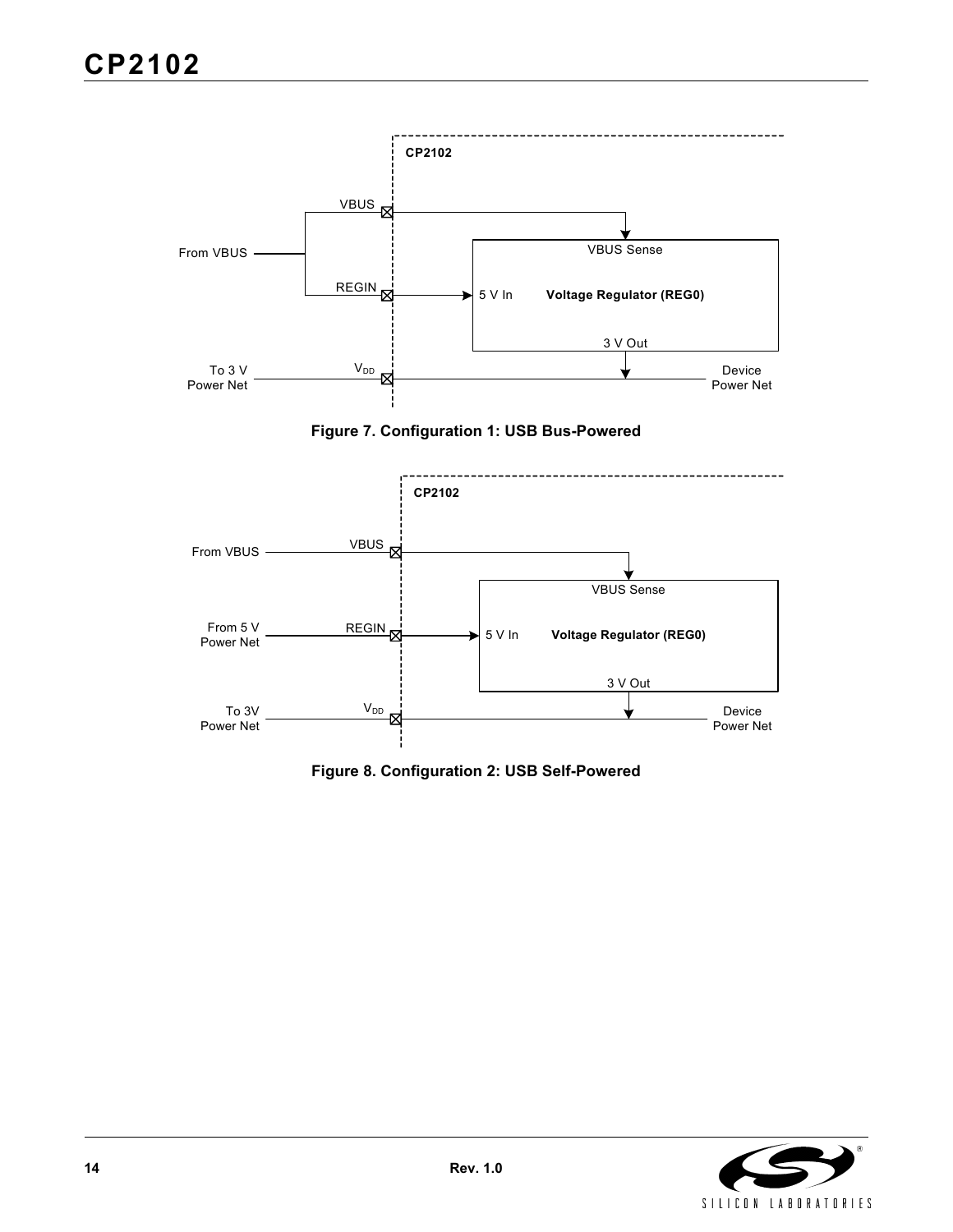

<span id="page-14-0"></span>**Figure 9. Configuration 3: USB Self-Powered, Regulator Bypassed**